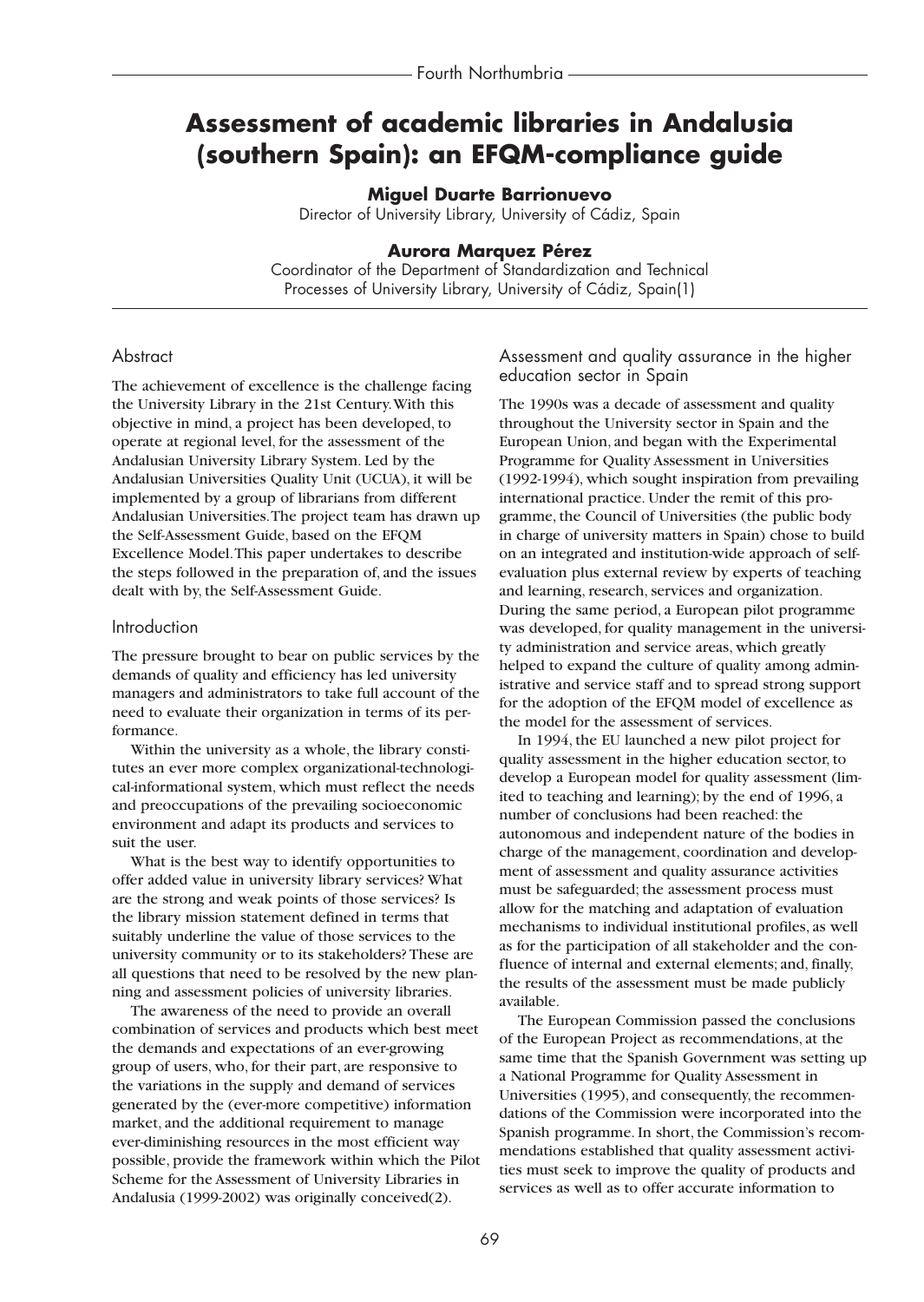stakeholders on the use and the ultimate performance of resources channelled into the system.

From 1996 onwards, the National Programme and the adoption of its agenda by regional authorities and Universities alike, has resulted in a growing acceptance by the academic community of the challenges and opportunities offered by assessment and quality assurance activities.A nationwide, technical committee for the National Programme, several quality units and technical committees for regional authorities and individual institutions, have paved the way for the development and implementation of the tools required for a successful programme of evaluation.The first such tool was the Assessment Guide (1998), in which the principle procedures for the process of evaluation are outlined. Support services, like libraries, are to be considered in relation to the particular degree or programme being assessed, but at the same time they can be reviewed on their own, as an organizational unit serving the whole institution across campus. In this case, the assessment guide builds on the EFQM model and offers a set of performance indicators to be changed and adapted to local conditions in the self-assessment process.

Academic librarians have been committed to this culture of quality from the very start and, in most cases, have being leading the way in their own institutions. General tools, such as the Assessment Guide referred to above, developed for use in administration and services alike, were of little use for libraries; in consequence, academic libraries have been the first units to develop their own assessment guides at local and regional levels.The first of these guides was compiled by the Catalan Agency for Quality in 1999; this has already undergone practical trials in several universities. Other university libraries have gone through the assessment process without a clear reference and without even breaking ground. In 2000, the Andalusian Universities Quality Unit convened a technical committee to draft a new assessment guide for academic libraries. Based on the experience already available, as well as on the recommendations of the national Assessment Guide, we chose to develop our own guide along EFQM lines, because of the growing influence of the latter in the evaluation of both public sector and non-profit organizations across Europe. During the course of our work we were delighted to see that our approach concurred basically with that adopted by LISIM. In addition, a new guide, also based on the EFQM model, has recently been issued for the administration and services sector of our universities.

In the year 2001, the publication of the report entitled "Universidad 2000" and government proposals for a wide-ranging review of current University legislation, have sparked a debate about the future of the higher education sector in Spain. Undoubtedly, therefore, further changes and developments are ahead. However, the culture of quality management and assessment will continue to spread, academic libraries will continue to

play a leading role in the development of new approaches and to share their experiences at international events such as this.

### An EFQM-compliance guide for the University Libraries of Andalusia.

#### ACTIVITIES TO BE EVALUATED

The use and consumption of information is increasingly necessary and the need for information, vital to the strategic development of the University mission, is constantly growing. In the future, the university user will be obliged to cultivate connections, skills and abilities which will allow him to make efficient use of the growing volume of information (both internal and external) which relates to or affects his professional activity.

On the other hand, certain trends are becoming apparent, and concern a change in teaching practice and requirements, which will have a significant impact on research performance, to the extent that the working methods and productivity of lecturers, researchers and students have become elements of the utmost importance.

If we accept that improved productivity is directly related to the particular informational policy adopted, then the library constitutes a primary support in the process of academic education and research.

On this basis, the proposed, overall assessment of the University Library (taken to mean an administrative, organizational and functional unit), involves the assessment of both traditional activities (the ability of the library to provide documents and information) and non-traditional activities, currently emerging in the new educational context (the ability of the library to provide integral training). In addition, the assessment will need to take into account the connection between each of these types of activity and the ultimate mission, and the teaching and research objectives of the University, as well as considering the extent of the role the library may play as the University Knowledge Management Unit.The activities to be assessed are as follows:

- 1. Global analysis of the Library System: integration, relevance of objectives, participation in multifunctional teams, etc., within the University System.
- 2. Products and Services that the Library System provides to the teaching and research branches of the University.
- 3. Ability of the Library System to provide documents and information.
- 4. Degree of stakeholder satisfaction with the products and services provided by the Library.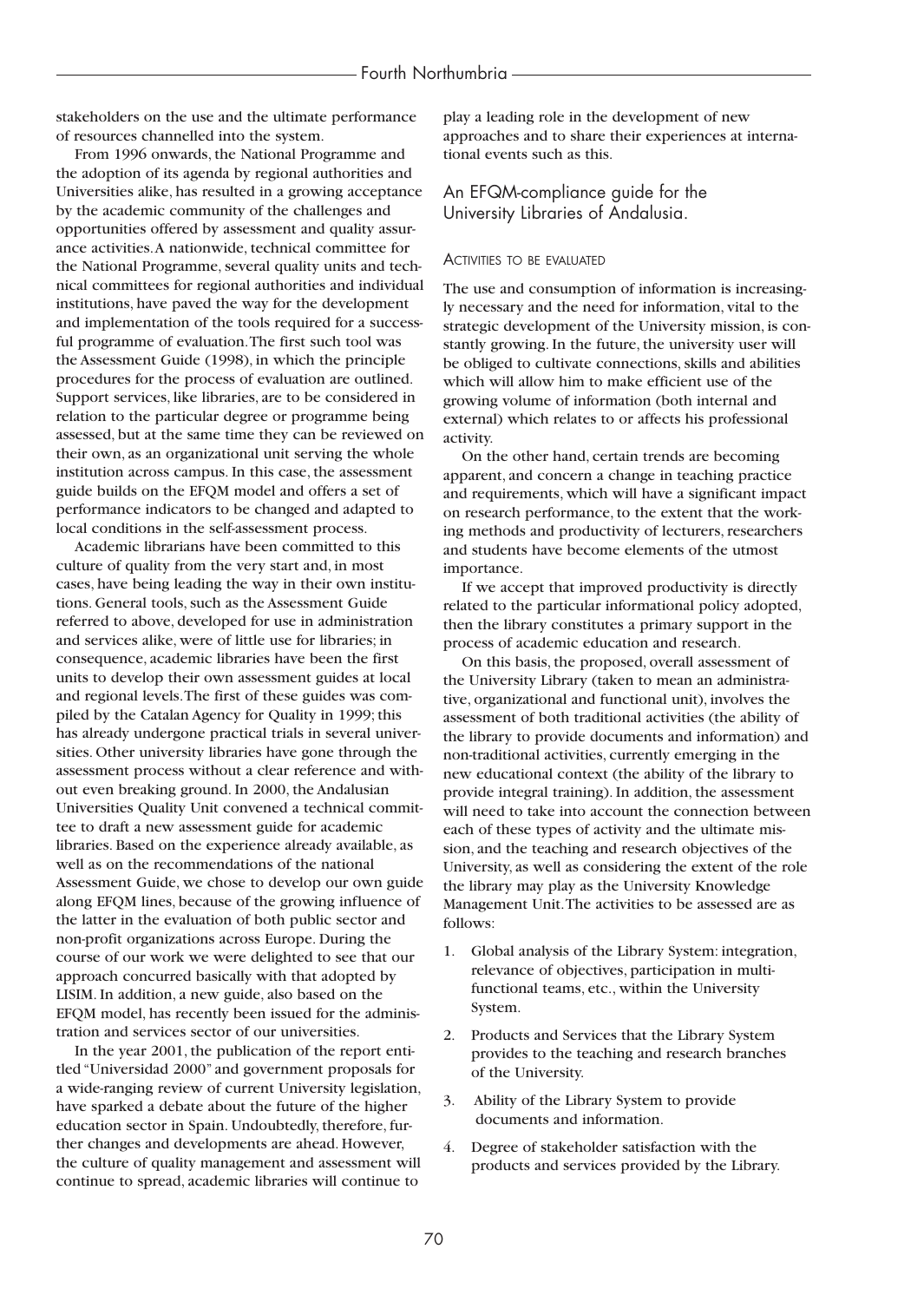#### ASSESSMENT METHODOLOGY

The self-regulatory method is employed (self-assessment and external assessment), which involves three separate stages:

- Self-assessment, undertaken by the Self-Assessment Committee, in accordance with the Internal Assessment Guide.
- External Assessment, undertaken by a Committee of External Experts, in accordance with the guidelines set out in the External Assessment Guide.
- A Final Report, prepared by the Self-Assessment Committee, based on the findings of the two previous reports.

#### GENERIC STRATEGIES:

The Guide and the process of assessment it recommends, are based on the following principles:

**Integral Assessment:** the EFQM excellence model is an ideal tool to effect the integral assessment of the University Library System.The application of EFQM criteria in assessing the degree of quality achieved by the library helps to overcome organizational barriers (central services, branch libraries, etc.); in addition, concepts such as leadership, strategies or partnerships, are applied to the organization as a whole and help to provide a global image of the library.

**Global Assessment:** All the activities and tasks related to the different areas listed above are also submitted to analysis.

**Emphasis on interaction:** particular attention has been paid to highlighting the cause-effect relationships produced between the various EFQM criteria and subcriteria, as well as on the relationships produced between, for example, the various activities and tasks (cataloguing, reference, teaching products, etc.), the organization of the library (central libraries, branch libraries, etc.) and the projection of results among the university community and stakeholders.A wide range of problems are pinpointed during the process of examination and appraisal of this interaction, and many opportunities for improvement are identified.An appropriate analysis of these findings will enable the most appropriate solutions to be developed.

**Contrasting of information:** a wide variety of information is employed, both in terms of the nature of the information itself (qualitative or quantitative) and the origin thereof (internal and external); this approach helps to overcome the problem of coincidences and discrepancies, an essential pre-requisite when issuing value judgements.

**Systematic analysis of the results:** the products provided by the library are the basic point of reference when formulating and issuing value judgements. Several tables of relevant information must be completed for each one of the products.

**Emphasis on evaluation:** the process of assessment entails far more than the mere compilation of data. Data collected requires due analysis and appraisal, value judgements must be formed, weaknesses must be identified and improvement actions proposed.To this end, the guide proposes the completion and analysis of a number of Tables.

#### AN EFQM GUIDE

The Guide is divided into 5 parts, as follows:

- **1. An Analysis and Description** of the 9 criteria and the various subcriteria that make up the EFQM model, as adapted for university libraries. Each of the criteria and subcriteria are sub-divided as follows:
	- Definition of, and comments regarding the criteria/subcritera
	- Key Performance Areas: a description is provided of those areas, within the criteria or subcritera, which are particularly relevant.
	- Approach: this section contains a description of the most suitable approach for each of the different criteria.
	- Deployment: in the same way, this section contains a full description of the elements which are evidence of the appropriate and systematic implementation of each of the criteria.
	- Corroboration: a list of possible corroborative evidence of the criteria or subcriteria is provided by way of example.
	- Questions: a wide range of relevant questions that enable the Assessment Committee to satisfactorily complete the score table for each of the criteria and subcriteria.At times, these questions may serve to provide quantitative data for inclusion in the Tables; at others, they may serve to confirm impressions, or to provide qualitative data relevant to the assessment.
- **2. Tables:** the Guide includes 35 Tables for data collection, organized into four different areas: the Library Context (University, Degree Courses, etc.), Resources, Services and Stakeholder Satisfaction (users, personnel, etc).
- **3. Indicators:** The Guide includes a series of performance indicators.
- **4. Excellence-rating Matrix:** an objective tool, for use by the management team, to determine the level of excellence achieved by the library on a scale from 0 to 10. It serves as a quick guide to the approach adopted and to the degree of deployment achieved in each EFQM criteria/subcritera, and is a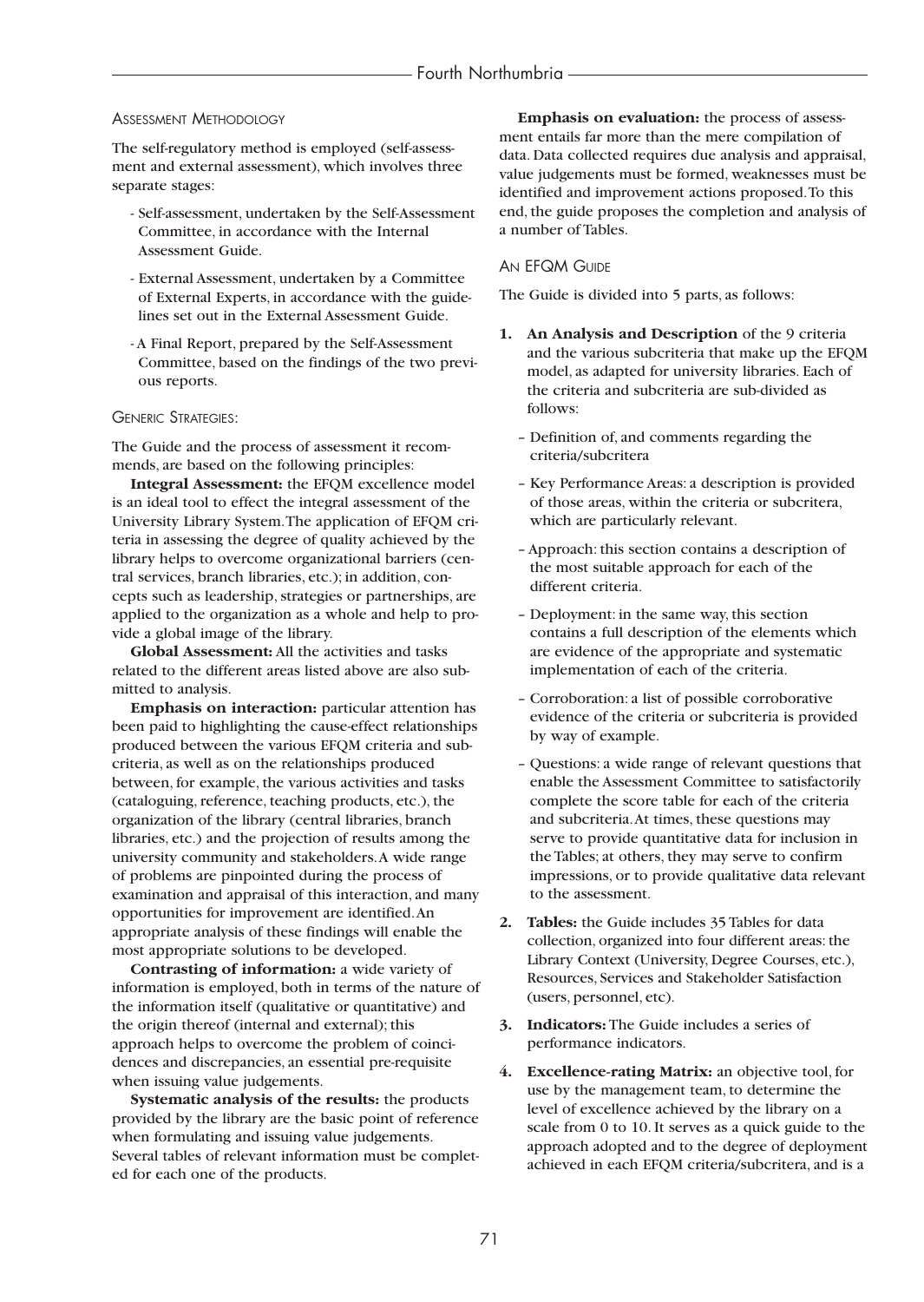useful planning tool, highlighting as it does those areas requiring improvements in quality.

**5. General guidelines for the Assessment Committees** of University Departments (the basic unit of research assessment undertaken by the University) and of degree courses (the basic unit of assessment of teaching personnel).These guidelines cover the basic aspects of library services, whereby library products are converted into teaching and research resources and, consequently, these services may be assessed in terms of their impact on university research and teaching.

### Strong points of the guide

Special emphasis is laid on the concepts of Leadership, Strategy and Partnership, as key factors to increase the competitive advantage of the library system within the university system as a whole.The leadership of the library management team is a vertical element in the EFQM model, on which the remaining criteria and subcriteria depend for support.Together, these elements form the basic skeleton of the model, the foundation on which the entire structure of excellence may take shape.

On the other hand, the cultivation of strategic partnerships with customers and suppliers is a basic tool with which to maximise resources when these are scant and insufficient, as has been the case with libraries in recent decades.

2. The Guide represents an attempt to integrate the models of quality assessment and of excellence: EFQM & ISO 9000:2000. Both models have begun to converge, although not as the result of any planned collaboration. ISO 9000:2000 sets out specific requirements for a quality management system, according to which the library must demonstrate its ability to provide products consistently to users, who need these products to be adjusted to certain *known and accepted specifications*, and concludes by recommending processes for continuous improvement and for the prevention of non-compliance.

As a result, the ISO standard is rendered not only more flexible and perfectly capable of being adapted for use with service-providing organizations, but it is also brought more closely into line with the EFQM excellence model: user satisfaction and continuous improvement.

3. Along these same lines, the Guide proposes a model for the multidimensional measurement of the library organization, to serve as a counterbalance to the 9 criteria of the EFQM model, from the point of view of strategic management.This approach will permit the development of an

integrated model of measurement, in the form of a balanced scorecard, which will combine both the model of quality and that of excellence (ISO, EFQM, stakeholder theory...).

4. Finally, the Guide contains an excellence-rating matrix, suitably adapted for use in the library context (see the end of this report) in which each criteria may be graded on a scale from 0 to 10: Leadership, Policy and Strategy, Management of Staff, Partnerships and Resources, Processes, and Customer, Staff and Society Results.

The matrix represents an attempt to attach an objective, numerical value to the level of excellence of each library and to the final results of the assessment. It also enables comparisons to be drawn between the different libraries assessed, irrespective of the size of each, or their differing levels of resources.

# **Conclusions**

Although the guide has been prepared for use in the Pilot Scheme for the Assessment of University Libraries in Andalusia, it is broad in scope, fully comprehensive and detailed.

Its purpose is to facilitate the work of the assessors, to help highlight the strengths of the libraries assessed and to provide sufficient contrasting information to enable weaknesses to be pinpointed and improvement actions to be proposed.

The use of the different materials throughout the duration of the Pilot Scheme will help to identify any shortcomings, gaps or omissions in the guide itself, which may then be submitted to a process of revision.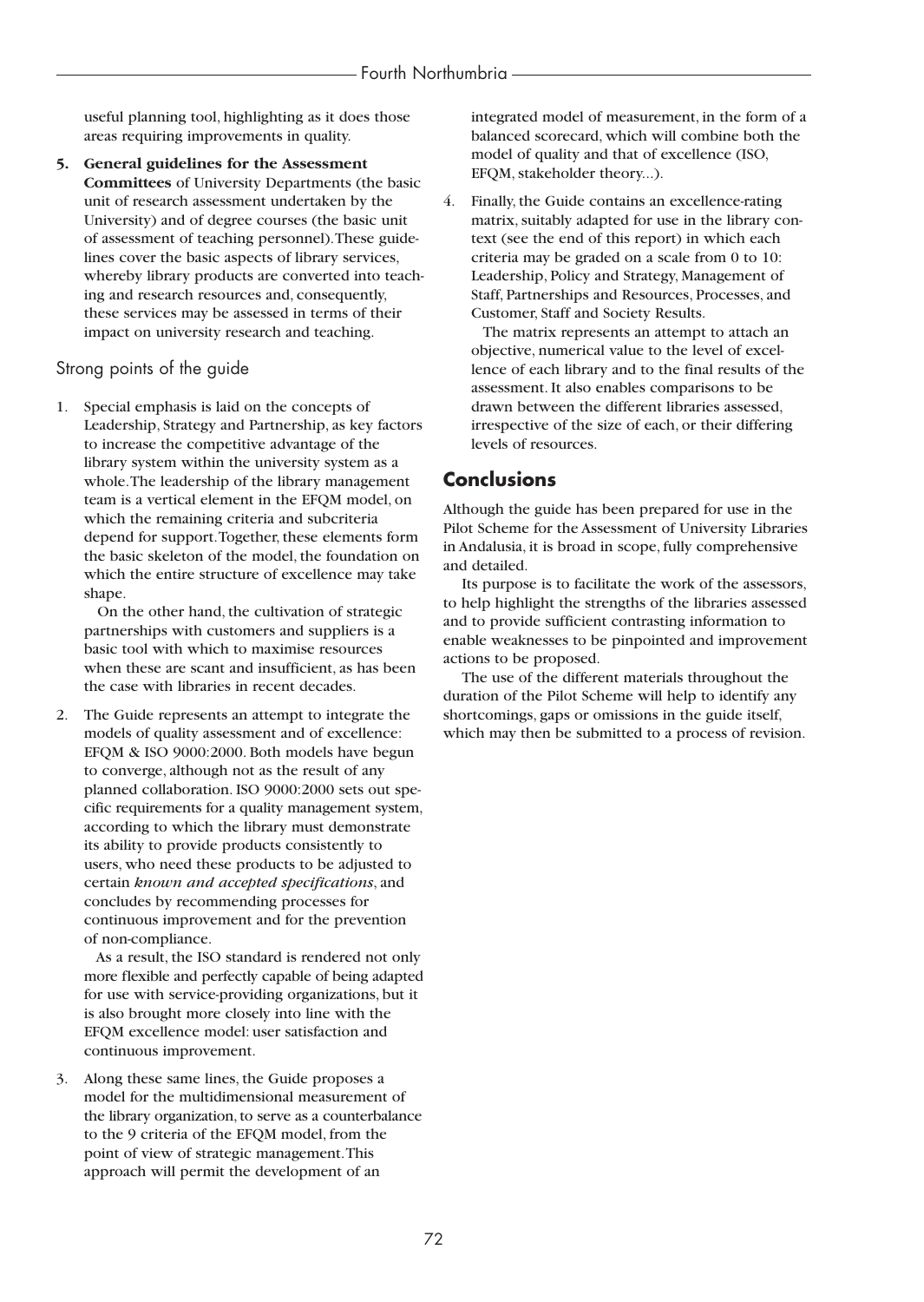## **References**

- Barrionuevo, Migue Duarte (1999) "Searching Excellence in the Library System of the University of Cadiz" in: *Development of Library Management as a part of the University TQM*. Lopuzna <http://www.biblos.pk.edu.pl/~nahotko/granty/ grant11.html>
- Bricall, Jose Maria (2000) *Universidad 2000.* Conferencia de Rectores de las Universidades Españolas (CRUE)
- Unidad para la Calidad de las Universidades Andaluzas (2001) *Guía para la Evaluación de las Bibliotecas Universitarias de Andalucía a partir del Modelo de Excelencia EFQM* [Andalusian University Libraries Assessment Guide, based on the EFQM Excellence Model].
- Unidad para la Calidad de las Universidades Andaluzas (1999) *Guía para la Autoevaluación de Departamentos* [Departmental Self-Assessment Guide]

### **Notes**

- 1. A working group of the Andalusian Universities Quality Units assisted in the production of this paper. Andalusian Universities Quality Unit (http://www.ucua.es) is a consortium of 10 Andalusian Universities, accountable to regional government, whose objective is to foster improved standards of quality in the higher education sector in Andalusia. It is responsible for the assessment of university degrees and diplomas and of university departments and services. In addition, it serves as the instrument for liaison with the National Programme for Quality Assessment in Universities.
- 2. The Andalusian University Libraries Assessment Guide was compiled by the Technical Committee of the Pilot Scheme for the Assessment of University Libraries in Andalusia (1999-2002).The members of the Committee include Carmen Baena Díaz (Director of the Pablo de Olavide Library of the University of Seville); Maria del Carmen Liñán Maza (Director of the Library of the University of Cordoba);Aurora Márquez Pérez, Coordinator of the Department of Standardization and Technical Processes of Cadiz University Library; José Carlos Morillo (Director of the Library of the University of Huelva); Cristóbal Pasadas Ureña (Director of the Psychology Library of the University of Granada); María Pinto Molina, Professor of Documentation of the University of Granada; Miguel Duarte Barrionuevo (Director of the Library of the University of Cadiz), the Committee coordinator.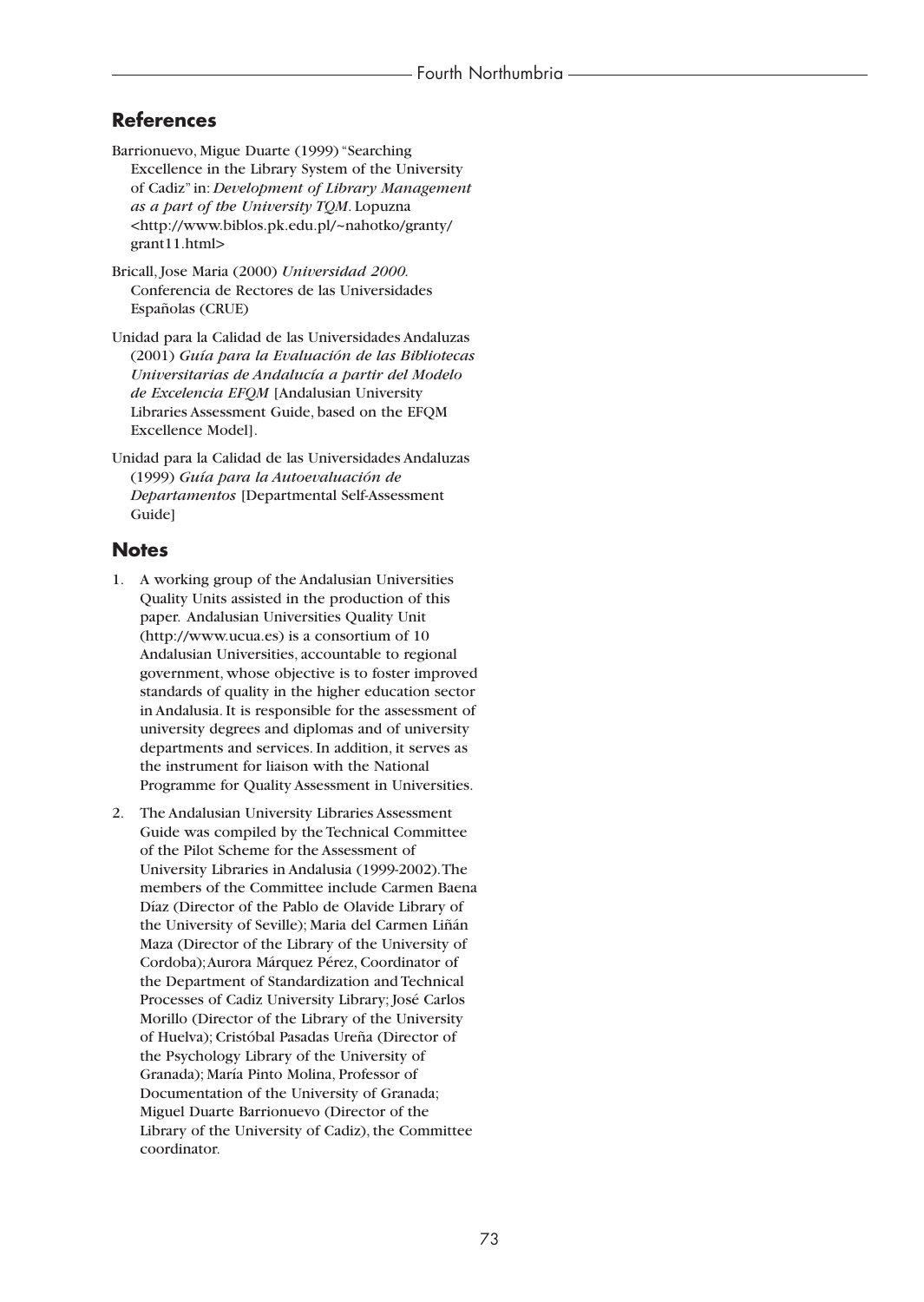| Stage           | Leadership                                                                                                                                                                     | Policy & Strategy                                                                                                                                                         | Management of<br><b>Staff</b>                                                                                                   | Partnerships &<br>Resources                                                                                                                                                                                                  | Processes                                                                                                                                      | <b>Customer Results</b>                                                                                                                                                                  | <b>Staff Results</b>                                                                                                                                                                                    | <b>Society Results</b>                                                                                                                                       |
|-----------------|--------------------------------------------------------------------------------------------------------------------------------------------------------------------------------|---------------------------------------------------------------------------------------------------------------------------------------------------------------------------|---------------------------------------------------------------------------------------------------------------------------------|------------------------------------------------------------------------------------------------------------------------------------------------------------------------------------------------------------------------------|------------------------------------------------------------------------------------------------------------------------------------------------|------------------------------------------------------------------------------------------------------------------------------------------------------------------------------------------|---------------------------------------------------------------------------------------------------------------------------------------------------------------------------------------------------------|--------------------------------------------------------------------------------------------------------------------------------------------------------------|
| $\overline{10}$ | All the members of<br>involved in sustain-<br>the library manage-<br>ment team (LMT)<br>ing continuous<br>improvement.<br>are actively                                         | strategy defined by<br>and understood by<br>the LMT is known<br>The policy and<br>everyone.                                                                               | the full potential of<br>all the library staff.<br>aimed at releasing<br>All actions are                                        | to achieve strategic<br>are used efficiently<br>Library resources<br>objectives.                                                                                                                                             | closely controlled<br>and continuously<br>processes are<br>Value added<br>improved.                                                            | faction. Objectives<br>A positive trend is<br>apparent in terms<br>of customer satis-<br>tors in the library<br>formance indica-<br>some of the per-<br>These are only<br>are being met. | libraries and shows<br>son with other uni-<br>satisfaction is simi-<br>Regular compari-<br>reveals that staff<br>lar to that regis-<br>versity libraries<br>tered in other<br>a tendency to<br>improve. | ings are taken into<br>points of view are<br>society. The find-<br>development of<br>sought in local<br>account in the<br>library policy.<br>Practically all |
|                 | The LMT is demon-<br>strably involved in<br>the external pro-<br>motion of total<br>quality                                                                                    | policy and strategy,<br>changes in library<br>in order to retain<br>analysis process<br>has been devel-<br>A best practice<br>oped to assess<br>competitive<br>advantage. | All staff are encour-<br>and to develop and<br>own<br>ward proposals,<br>aged to put for-<br>achieve their<br>objectives.       | practice analysis of<br>process is in place<br>tional resources in<br>provision of addi-<br>order to promote<br>the library policy<br>required by best<br>to cater for the<br>An established<br>the changes<br>and strategy. | be shown to exist<br>A quality manage-<br>ment system can                                                                                      | satisfaction objec-<br>75% of customer<br>tives have been<br>achieved.                                                                                                                   | the work environ-<br>fully integrated in<br>The results show<br>that the staff feel<br>ment.                                                                                                            | Comparisons have<br>25% of objectives.<br>been started on                                                                                                    |
|                 | The LMT has a uni-<br>strategies through-<br>form approach to<br>out the library<br>improvement<br>continuous                                                                  | strategy processes<br>are benchmarked.<br>The policy and                                                                                                                  | strategy of continu-<br>ous improvement.<br>library policy &<br>£,<br>The staff poli<br>supports the                            | resources, in accor-<br>An established pro-<br>modify and review<br>dance with chang-<br>ing requirements.<br>the allocation of<br>cedure has been<br>set in place to                                                        | user requirements.<br>achievements of<br>clearly linked to<br>the process are<br>The aims and                                                  | satisfaction objec-<br>50% of customer<br>tives have been<br>achieved.                                                                                                                   | their contribution<br>The results show<br>that the staff feel<br>appreciated for<br>to the work.                                                                                                        | objectives have<br>50% of society<br>been achieved.                                                                                                          |
|                 | the library staff, for<br>their achievements<br>The LMT is active<br>in the evaluation,<br>recognition of all<br>motivation and<br>improvement.<br>in respect of<br>continuous | change library poli-<br>A process has been<br>cy and strategy<br>established to                                                                                           | amongst the library<br>encourage creativi-<br>ty and innovation<br>There is an estab-<br>lished process to<br>staff as a whole. | their impact on the<br>to identify, evaluate<br>There is an estab-<br>lished procedure<br>technologies and<br>and assess new<br>library.                                                                                     | employ the appro-<br>been set in place<br>priate means to<br>mechanism has<br>to develop and<br>An established<br>assess the key<br>processes. | customer satisfac-<br>understand the<br>All the staff are<br>tion objectives.<br>aware of and                                                                                            | express their ideas<br>The results should<br>continuous basis.<br>indicate that the<br>staff are able to<br>freely and on a                                                                             | policy and strategy.<br>There exists a link<br>results and library<br>The policy is<br>between the<br>reviewed                                               |

EXCELLENCE-RATING MATRIX EXCELLENCE-RATING MATRIX

## Fourth Northumbria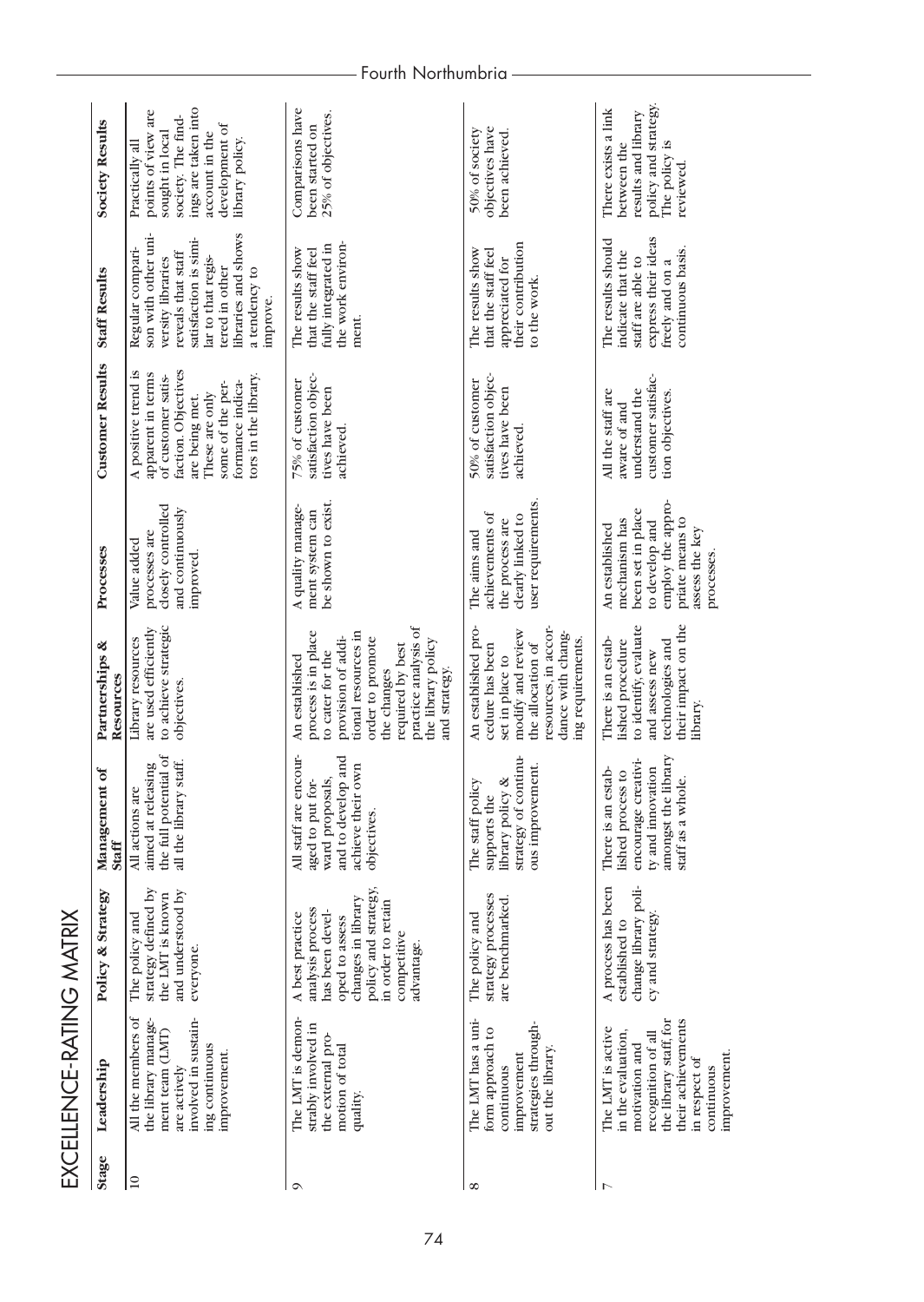| Leadership<br>Stage           | The LMT is actively<br>development and<br>groups (IG), and<br>involved in the<br>improvement<br>act as leaders<br>support of<br>thereof.<br>७                                     | matrix<br>Whether or not the<br>A process has been<br>LMT works directly<br>process is effective<br>with customers<br>ensure that the<br>and suppliers.<br>developed to<br>is subject to<br>review<br>۴                             | A process has been<br>sion of role models<br>ment of the library<br>The efficacy of the<br>and direct involve-<br>ment in the provi-<br>University System.<br>process is subject<br>LMT shows clear<br>for the improve-<br>ensure that the<br>developed to<br>within the |
|-------------------------------|-----------------------------------------------------------------------------------------------------------------------------------------------------------------------------------|-------------------------------------------------------------------------------------------------------------------------------------------------------------------------------------------------------------------------------------|--------------------------------------------------------------------------------------------------------------------------------------------------------------------------------------------------------------------------------------------------------------------------|
| Policy & Strategy             | A process has been<br>current politcy and<br>assess the continu-<br>ing relevance of<br>basis of informa-<br>strategy on the<br>tion gathered<br>developed to                     | policy and strategy<br>all 8 EFQM criteria<br>takes into account<br>statement which<br>The library has a<br>featured in this                                                                                                        | library mission and<br>process of commu-<br>aware of them and<br>Areas to all library<br>staff, to the extent<br>understands them<br>Key Performance<br>vision and of the<br>that everyone is<br>There is a clear<br>nication of the                                     |
| Management of<br><b>Staff</b> | have the necessary<br>established and<br>IGs have been<br>support.                                                                                                                | staff and of the IGs<br>fied with reference<br>training are identi-<br>to staff aspirations<br>reviewed. Gaps in<br>and the needs of<br>The training and<br>I the<br>developmental<br>are regularly<br>needs of all<br>the library. | library<br>assess-<br>staff has been set<br>A system of<br>ment for all<br>in place.                                                                                                                                                                                     |
| Partnerships &<br>Resources   | tems have been set<br>reducing operating<br>Performance Areas,<br>tor, supervise and<br>in place to moni-<br>Established sys-<br>with a view to<br>review Key<br>costs            | Systems have been<br>reduce the cost of<br>set in place to<br>materials.                                                                                                                                                            | A process has been<br>tion of information<br>trol the dissemina-<br>suppliers and staff.<br>destined for users.<br>developed to con-                                                                                                                                     |
| Processes                     | returned to the<br>improvement<br>reviewed and<br>The resulting<br>process is<br>cycle.                                                                                           | A strategy has been<br>devised to improve<br>the key processes<br>offering added<br>value.                                                                                                                                          | and improvement<br>improvement has<br>been established<br>objectives have<br>A strategy of<br>been set                                                                                                                                                                   |
| <b>Customer Results</b>       | information is used<br>identified and this<br>which are pivotal<br>faction have been<br>tomer satisfaction<br>to customer satis-<br>to modify cus-<br>The elements<br>objectives. | Customer satisfac-<br>shared with the<br>University as a<br>tion levels are<br>whole.                                                                                                                                               | tion objectives may<br>The importance of<br>customer satisfac-<br>be demonstrated.                                                                                                                                                                                       |
| <b>Staff Results</b>          | established and<br>objectives are<br>Improvement<br>made public.                                                                                                                  | which is significant<br>measured in a way<br>Positive and nega-<br>parameters which<br>trends have been<br>are fully under-<br>tive trends are<br>stood and are<br>The different<br>established<br>to the staff                     | tion is valued and<br>Internal dialogue<br>and communica-<br>which it is effec-<br>the degree to<br>tive is closely<br>monitored                                                                                                                                         |
| <b>Society Results</b>        | There is a growing<br>awareness                                                                                                                                                   |                                                                                                                                                                                                                                     |                                                                                                                                                                                                                                                                          |

EXCELLENCE-RATING MATRIX continued EXCELLENCE-RATING MATRIX continued

# — Fourth Northumbria -